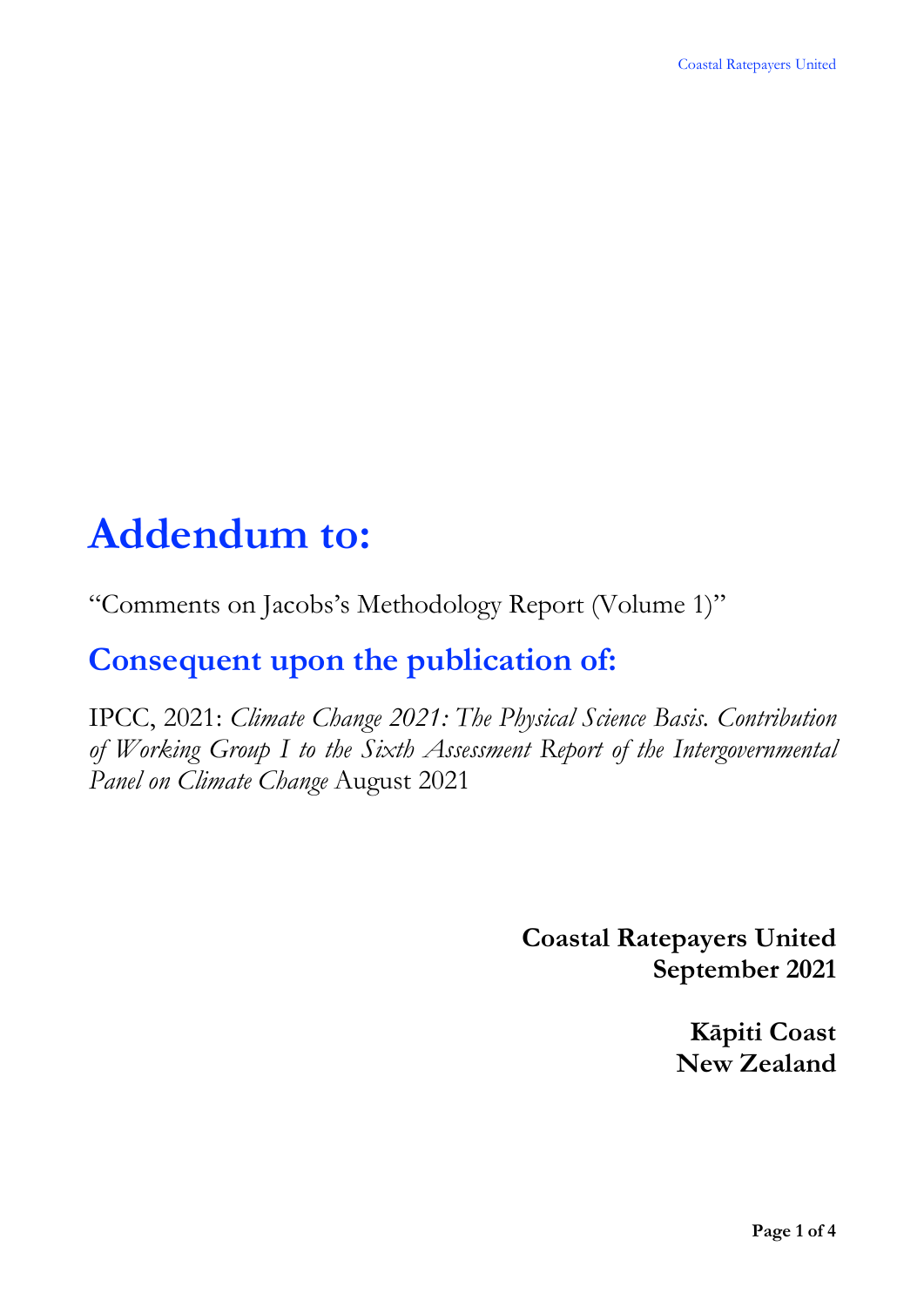## **INTRODUCTION**

In July 2021 Coastal Ratepayers United Inc. (CRU) prepared a review (the "*CRU Review*") of a report by Jacobs NZ Ltd for the Kapiti Coast District Council: *Kāpiti Coast Coastal Hazard Susceptibility and Vulnerability Assessment Volume 1: Methodology.* The Jacobs Report was to "update previous coastal hazard assessments undertaken along the Kāpiti Coast District shoreline" to assist the KCDC's "Takutai Kāpiti: Our community-led coastal adaptation project".

The *CRU Review* addresses a number of professional judgments and technical assumptions made in the report that detracted from its usefulness for KCDC and the community in supporting its stated purpose (1.1), particularly its use for Hazard Assessment under the NZCPS for planning purposes.

Since then then the IPCC, has published *Climate Change 2021: The Physical Science Basis. Contribution of Working Group I to the Sixth Assessment Report of the Intergovernmental Panel on Climate Change* August 2021, providing a major update on the climate related aspects of the Kapiti coastal processes.

We have therefore reconsidered the *CRU Review* in light of the IPCC AR6 WG1 report and have prepared this brief addendum addressing two areas where AR6 provides additional insights<sup>1</sup>:

- **2. Relationship between Global MSL and Local SL.**
- **4. Use of RCP 8.5H+ and de facto Adoption of RCP 8.0 for Sea-Level Rise (SLR)**.

This addendum should be read in conjunction with the *CRU Review*. In particular, we draw attention to the disclaimers made in the *CRU Review* that also apply to this addendum.

#### **2. Relationship between Global MSL and Local SL.**

The *CRU Review* drew attention to the weaknesses in Bell et al. (2018) as used by the Jacobs Report for adjusting the Global MSL rise to give the Wellington Relative SLR. This is needed to assess the impact of GMSL rise on the Kāpiti coast.

The Jacobs Report used Bell et al, 2018 to estimate an average historic rate of RSLR from 1900 to 2017 at 2.28  $\pm$  0.15 mm/yr, compared with a global average rate of rise of 1.7  $\pm$  0.2 mm/yr from 1901 to 2010 (IPCC, 2014). This would suggest applying an adjustment of  $\sim 0.6$  mm/yr to GMSL projections to get an estimate of Wellington RSL projection, but Jacobs instead applies 1 to 3 mm/yr adjustment into the future, not carrying forward several sources of local change on the basis that they are unpredictable.

Jacobs therefore overstates projected RSLR by using the worst case possible.

IPCC AR6 WG1 (2.3.3.3) revisits its estimates of the 1901 to 2010 global average rate of SLR adopting 1.5  $\pm$  0.1 mm/yr (Table 2, Palmer et al (2021)<sup>2</sup>, the basis for IPCC's revision). This change would marginally increase the adjustment to AR6 projections needed to give RSLR at Wellington (~0.8 mm/yr). This is slightly closer to what Jacobs assume, but it still overstates the projections rather than incorporating the uncertainty into the overall projection uncertainty.

Denys et al. Sea Level Rise in New Zealand: The Effect of Vertical Land Motion on Century-Long Tide Gauge Records *in a Tectonically Active Region* (2020)<sup>3</sup> gives a more extensive analysis of these issues than Bell et al. (2018), and Table 6 shows closure across the country (1891−2013) to within the margin of error of the IPCC AR6 global average 1901 to 2010 rates of increase. This would argue for the use of an average adjustment of only  $\sim 0.6$ mm/yr (2.18mm/yr less 1.56mm/yr) to ASLR projections, and also provide the basis for

<sup>1</sup> Carrying forward the *CRU Review* numbering on the two points.

<sup>2</sup> https://doi.org/10.1088/1748-9326/abdaec

<sup>3</sup> https://doi.org/10.1029/2019JB018055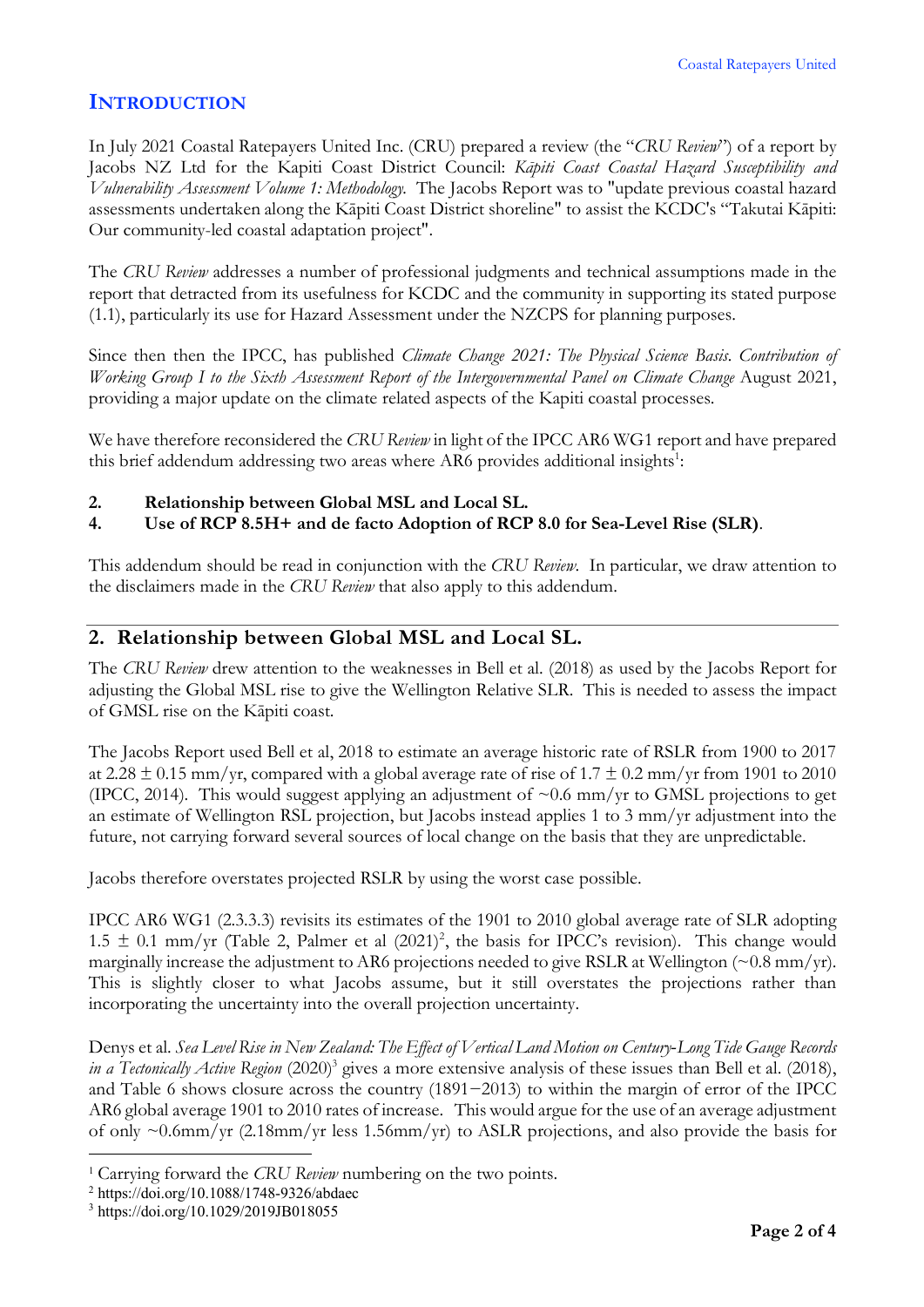estimating the uncertainties for use of this adjustments in the Monte Carlo simulations as set out in the *CRU Review*.

### **4. Use of RCP 8.5H+ and de facto Adoption of RCP 8.5 for Sea-Level Rise**

The CRU Review made the point that the use of RCP 8.5H+ and de facto adoption of RCP 8.5 for Sea-Level Rise did not give effect to NZCPS Policy 24 because these scenarios didn't represent the "likely effects" of climate change. Our comments were based on the literature describing the AR5 RCP scenarios and their construction, and more recent comment along the same lines from Zeke Hausfather.

This has been further reinforced by IPCC AR6.

AR6 has developed the scenarios further, adding different socio-economic development pathways (SSP) to the earlier representative concentration pathways (RCP). Where AR5 had been silent on issues around scenario likelihood AR6 now explicitly addresses it (1.6.1.4). It states:

"In general, no likelihood is attached to the scenarios assessed in this Report. …

"… However, the likelihood of high emission scenarios such as RCP8.5 or SSP5-8.5 is considered low in light of recent developments in the energy sector (Hausfather and Peters, 2020a, 2020b)<sup>4</sup>. ..."

This is further discussed in Section 4.2.2 where it notes:

"… The high-end scenarios RCP8.5 or SSP5-8.5 have recently been argued to be implausible to unfold (e.g., (Hausfather and Peters, 2020); … . However, where relevant we show results for SSP5-8.5, for example to enable backwards compatibility with AR5, for comparison between emission-driven and concentration-driven simulations, and because there is greater data availability of daily output for SSP5-8.5. When presenting low-likelihood high-warming storylines we also show results from the high-end SSP5-8.5 scenario.

Thus, the Jacobs' projections are "implausible", and they are basically only used by the IPCC for comparative reasons.

Further Section 1.6.1.4 then goes on to say:

"... SSP3-7.0 and SSP5-8.5 are explicit 'no-climate-policy' scenarios (Gidden et al., 2019; Cross-Chapter Box 1.4, Table 1), assuming a carbon price of zero. These future 'baseline' scenarios are hence counterfactuals that include less climate policies compared to 'business-as-usual' scenarios – given that 'business-as-usual' scenarios could be understood to imply a continuation of existing climate policies.... Studies that consider possible future emission trends in the absence of additional climate policies, such as the recent IEA 2020 World Energy Outlook 'stated policy' scenario (International Energy Agency, 2020), project approximately constant fossil and industrial CO2 emissions out to 2070, approximately in line with the medium RCP4.5, RCP6.0 and SSP2- 4.5 scenarios (Hausfather and Peters, 2020b) and the 2030 global emission levels that are pledged as part of the Nationally Determined Contributions (NDCs) under the Paris Agreement (Section 1.2.2; (Fawcett et al., 2015; Rogelj et al., 2016; UNFCCC, 2016; IPCC, 2018)."

The world is likely to see more serious emissions mitigation efforts in the future, and so the likely future pathways will be below the current 'business-as-usual'. Thus, adaptation planning should consider SSP2- 4.5 as the upper limit of what is likely. While higher scenarios are not impossible, they are very far from

<sup>4</sup> References as per AR6 WG1 Report.